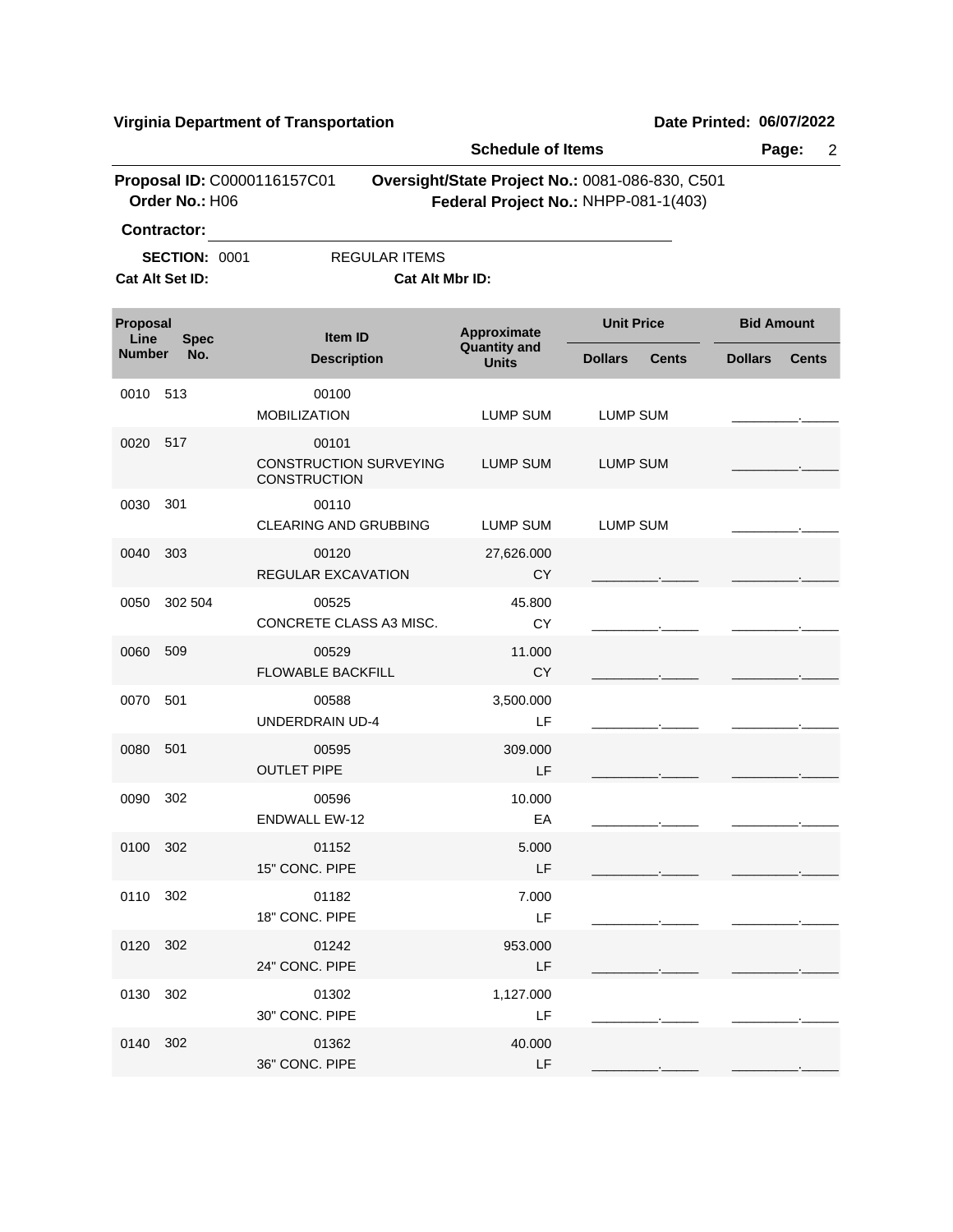|                                 |                                         |                                                                 | <b>Schedule of Items</b>                                                                |                   |              |                   | Page:<br>3   |
|---------------------------------|-----------------------------------------|-----------------------------------------------------------------|-----------------------------------------------------------------------------------------|-------------------|--------------|-------------------|--------------|
|                                 | Order No.: H06<br>Contractor:           | Proposal ID: C0000116157C01                                     | Oversight/State Project No.: 0081-086-830, C501<br>Federal Project No.: NHPP-081-1(403) |                   |              |                   |              |
|                                 | <b>SECTION: 0001</b><br>Cat Alt Set ID: | <b>REGULAR ITEMS</b>                                            | Cat Alt Mbr ID:                                                                         |                   |              |                   |              |
| Proposal<br>Line<br><b>Spec</b> |                                         | <b>Item ID</b>                                                  | Approximate                                                                             | <b>Unit Price</b> |              | <b>Bid Amount</b> |              |
| <b>Number</b>                   | No.                                     | <b>Description</b>                                              | <b>Quantity and</b><br><b>Units</b>                                                     | <b>Dollars</b>    | <b>Cents</b> | <b>Dollars</b>    | <b>Cents</b> |
| 0150                            | ATTD                                    | 02090<br>PIPE CLEANING                                          | 644.000<br>LF                                                                           |                   |              |                   |              |
| 0160                            | 245                                     | 02110                                                           | 1,655.000                                                                               |                   |              |                   |              |
|                                 |                                         | <b>DRAINAGE LOW</b><br>PERMEABILITY LINER,<br><b>GEOTEXTILE</b> | SY                                                                                      |                   |              |                   |              |
| 0170                            | 302                                     | 06241                                                           | 1.000                                                                                   |                   |              |                   |              |
|                                 |                                         | 24" END SECTION ES-1                                            | EA                                                                                      |                   |              |                   |              |
| 0180                            | 302                                     | 06301<br>30" END SECTION ES-1                                   | 2.000<br>EA                                                                             |                   |              |                   |              |
| 0190                            | 302                                     | 06750<br>DROP INLET DI-2B, L=10'                                | 6.000<br>EA                                                                             |                   |              |                   |              |
| 0200                            | 302                                     | 08932<br>DROP INLET DI-12B, L=10'                               | 1.000<br>EA                                                                             |                   |              |                   |              |
| 0210                            | 302                                     | 08934<br>DROP INLET DI-12B, L=12'                               | 1.000<br>EA                                                                             |                   |              |                   |              |
| 0220                            | 302                                     | 09056<br>MANHOLE MH-1 OR 2                                      | 65.700<br>LF                                                                            |                   |              |                   |              |
| 0230                            | 302                                     | 09057<br><b>FRAME &amp; COVER MH-1</b>                          | 10.000<br>EA                                                                            |                   |              |                   |              |
| 0240 414                        |                                         | 09150<br><b>EROSION CONTROL STONE</b><br>CLASS I, EC-1          | 215.000<br><b>TON</b>                                                                   |                   |              |                   |              |
| 0250                            | 502                                     | 09185<br>PAVED DITCH PG-2A                                      | 96.000<br>SY                                                                            |                   |              |                   |              |
| 0260                            | 502                                     | 09215<br><b>PAVED DITCH PG-5</b>                                | 100.000<br>SY                                                                           |                   |              |                   |              |
| 0270                            | 303                                     | 09250<br><b>SLOPE DRAIN</b>                                     | 18.000<br>EA                                                                            |                   |              |                   |              |
| 0280                            | 308                                     | 10065<br>AGGR. MATL. NO. 1                                      | 29,795.000<br><b>TON</b>                                                                |                   |              |                   |              |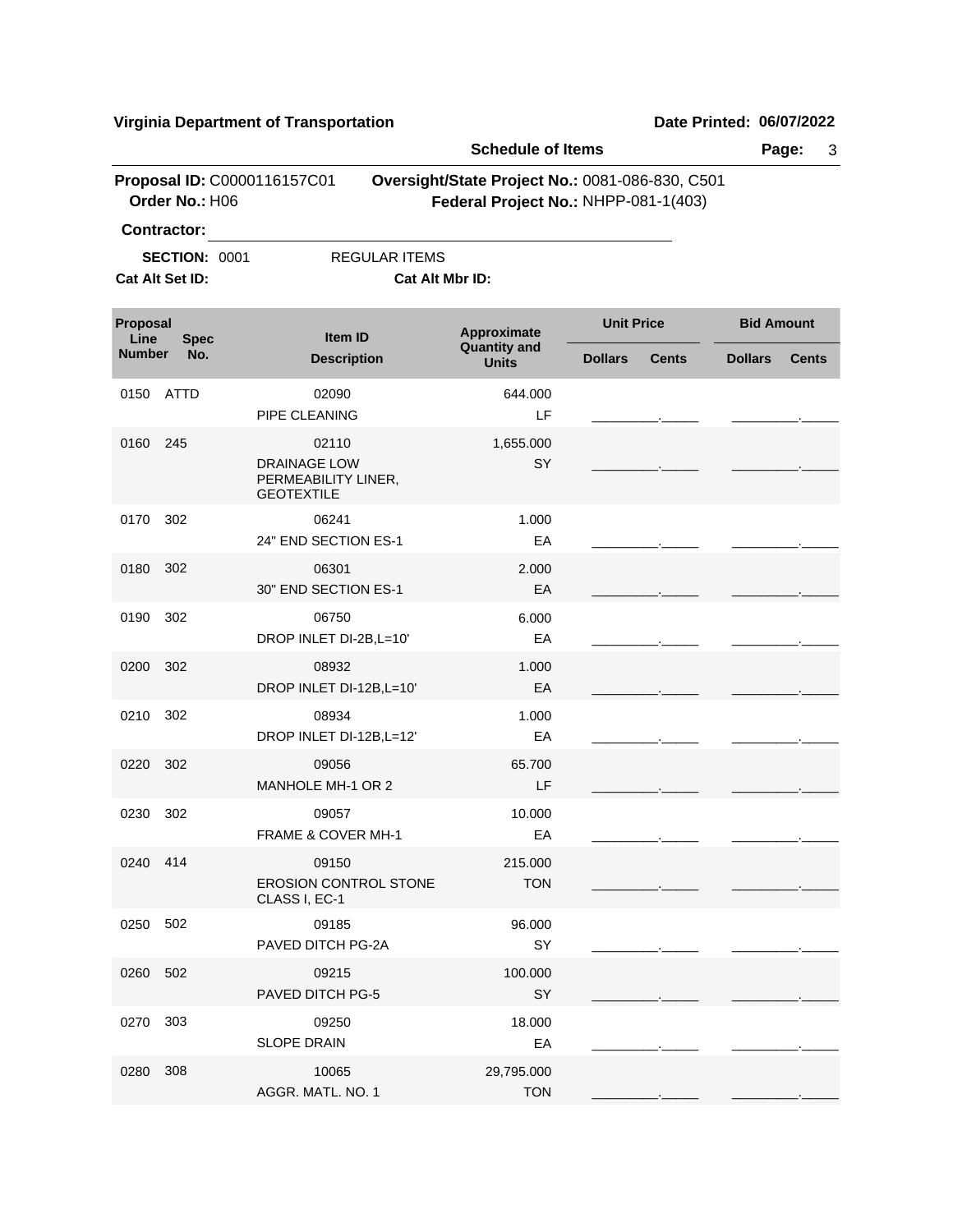|                                                         |                                         |                                                              | <b>Schedule of Items</b>                       |                                                                                         |                |                   | Page:<br>4     |                   |  |
|---------------------------------------------------------|-----------------------------------------|--------------------------------------------------------------|------------------------------------------------|-----------------------------------------------------------------------------------------|----------------|-------------------|----------------|-------------------|--|
|                                                         | Order No.: H06<br><b>Contractor:</b>    | Proposal ID: C0000116157C01                                  |                                                | Oversight/State Project No.: 0081-086-830, C501<br>Federal Project No.: NHPP-081-1(403) |                |                   |                |                   |  |
|                                                         | <b>SECTION: 0001</b><br>Cat Alt Set ID: |                                                              | <b>REGULAR ITEMS</b><br><b>Cat Alt Mbr ID:</b> |                                                                                         |                |                   |                |                   |  |
| Proposal<br>Line<br><b>Spec</b><br><b>Number</b><br>No. |                                         |                                                              | Item ID                                        | Approximate                                                                             |                | <b>Unit Price</b> |                | <b>Bid Amount</b> |  |
|                                                         |                                         | <b>Description</b>                                           |                                                | <b>Quantity and</b><br><b>Units</b>                                                     | <b>Dollars</b> | <b>Cents</b>      | <b>Dollars</b> | <b>Cents</b>      |  |
| 0290                                                    | 308                                     | 10100<br>AGGR. MATL. NO. 21B                                 |                                                | 11,203.000<br><b>TON</b>                                                                |                |                   |                |                   |  |
| 0300                                                    | 315                                     | 10609<br>ASPHALT CONCRETE TY. SM-<br>12.5E                   |                                                | 4,160.000<br><b>TON</b>                                                                 |                |                   |                |                   |  |
| 0310                                                    | 315                                     | 10612<br>ASPHALT CONCRETE TY. IM-<br>19.0E                   |                                                | 1,685.000<br><b>TON</b>                                                                 |                |                   |                |                   |  |
| 0320                                                    | 515                                     | 10628<br><b>FLEXIBLE PAVEMENT</b><br>PLANING 0" - 2"         |                                                | 22,412.000<br>SY                                                                        |                |                   |                |                   |  |
| 0330                                                    | 515                                     | 10629<br><b>FLEXIBLE PAVEMENT</b><br>PLANING ABOVE 2" - 4"   |                                                | 233.000<br>SY                                                                           |                |                   |                |                   |  |
| 0340                                                    | 315                                     | 10642<br>ASPHALT CONCRETE TY. BM-<br>25.0A                   |                                                | 8,284.000<br><b>TON</b>                                                                 |                |                   |                |                   |  |
| 0350                                                    | 310                                     | 11070<br>SAW-CUT ASPH CONC SAW-<br>CUT ASPH CONC (13" DEPTH) |                                                | 6,557.000<br>LF                                                                         |                |                   |                |                   |  |
| 0360                                                    | 502                                     | 12322<br>ASPHALT CONC. CURB TY.<br>$MC-3B$                   |                                                | 2,662.000<br>LF                                                                         |                |                   |                |                   |  |
| 0370 315                                                |                                         | 12505<br>ASPHALT CONCRETE, CURB<br><b>BACKUP MATERIAL</b>    |                                                | 196.000<br><b>TON</b>                                                                   |                |                   |                |                   |  |
| 0380                                                    | 505                                     | 13280<br><b>GUARDRAIL GR-MGS1</b>                            |                                                | 4,112.500<br>LF                                                                         |                |                   |                |                   |  |
| 0390                                                    | 505                                     | 13282<br>GUARDRAIL GR-MGS1, 9'<br><b>POST</b>                |                                                | 1,175.000<br>LF                                                                         |                |                   |                |                   |  |
| 0400                                                    | 505                                     | 13286<br><b>GUARDRAIL TERMINAL GR-</b><br>MGS2               |                                                | 3.000<br>EA                                                                             |                |                   |                |                   |  |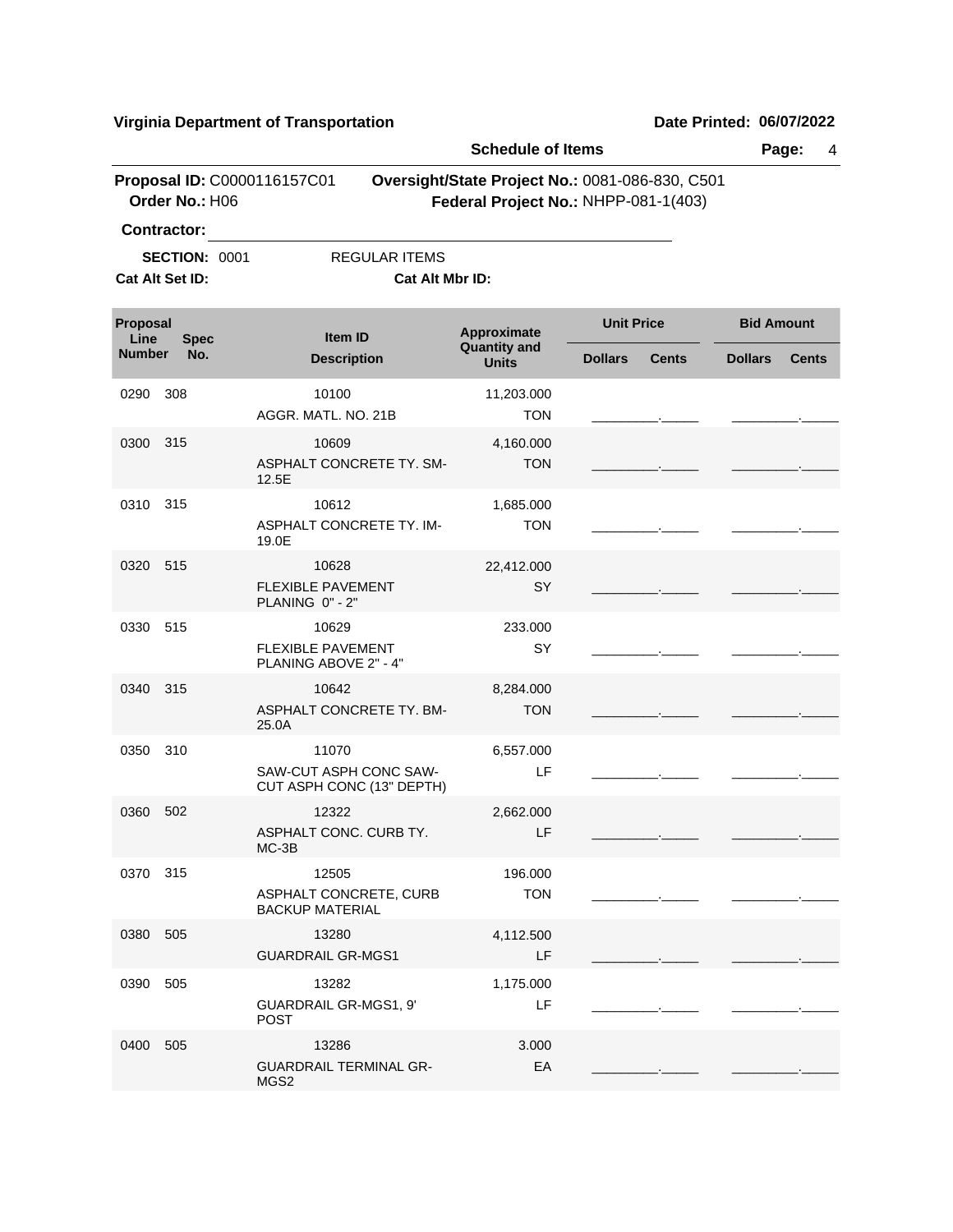|                                 |                      |                                                          | <b>Schedule of Items</b> |                                                                                         |                |                   | Page:<br>5     |                   |  |
|---------------------------------|----------------------|----------------------------------------------------------|--------------------------|-----------------------------------------------------------------------------------------|----------------|-------------------|----------------|-------------------|--|
|                                 | Order No.: H06       | Proposal ID: C0000116157C01                              |                          | Oversight/State Project No.: 0081-086-830, C501<br>Federal Project No.: NHPP-081-1(403) |                |                   |                |                   |  |
|                                 | Contractor:          |                                                          |                          |                                                                                         |                |                   |                |                   |  |
|                                 | <b>SECTION: 0001</b> |                                                          | <b>REGULAR ITEMS</b>     |                                                                                         |                |                   |                |                   |  |
|                                 | Cat Alt Set ID:      |                                                          | Cat Alt Mbr ID:          |                                                                                         |                |                   |                |                   |  |
| Proposal<br>Line<br><b>Spec</b> |                      | Item ID                                                  |                          | Approximate<br><b>Quantity and</b>                                                      |                | <b>Unit Price</b> |                | <b>Bid Amount</b> |  |
| <b>Number</b>                   | No.                  | <b>Description</b>                                       |                          | <b>Units</b>                                                                            | <b>Dollars</b> | <b>Cents</b>      | <b>Dollars</b> | <b>Cents</b>      |  |
| 0410                            | 505                  | 13287                                                    |                          | 2.000                                                                                   |                |                   |                |                   |  |
|                                 |                      | <b>GUARDRAIL END</b><br><b>ANCHORAGE GR-MGS3</b>         |                          | EA                                                                                      |                |                   |                |                   |  |
| 0420                            | 505                  | 13315                                                    |                          | 1.000                                                                                   |                |                   |                |                   |  |
|                                 |                      | <b>GUARDRAIL TERMINAL GR-11</b>                          |                          | EA                                                                                      |                |                   |                |                   |  |
| 0430                            | 505                  | 13345                                                    |                          | 1.000                                                                                   |                |                   |                |                   |  |
|                                 |                      | <b>ALTERNATE BREAKAWAY</b><br><b>CABLE TERMINAL GR-9</b> |                          | EA                                                                                      |                |                   |                |                   |  |
| 0440                            | 505                  | 13349                                                    |                          | 2.000                                                                                   |                |                   |                |                   |  |
|                                 |                      | <b>GUARDRAIL TERMINAL SITE</b><br><b>PREPARATION</b>     |                          | EA                                                                                      |                |                   |                |                   |  |
| 0450                            | 505                  | 13421                                                    |                          | 2,635.000                                                                               |                |                   |                |                   |  |
|                                 |                      | <b>MEDIAN BARRIER MB-3</b>                               |                          | LF                                                                                      |                |                   |                |                   |  |
| 0460                            | 505                  | 13480                                                    |                          | 1.000                                                                                   |                |                   |                |                   |  |
|                                 |                      | <b>CABLE BARRICADE CR-1</b>                              |                          | EA                                                                                      |                |                   |                |                   |  |
| 0470                            | 512                  | 13496                                                    |                          | 5,960.000                                                                               |                |                   |                |                   |  |
|                                 |                      | TRAF. BARR. SER. CONC.<br>DOUBLE FACE PAR.MB-11A         |                          | LF                                                                                      |                |                   |                |                   |  |
| 0480                            | 512                  | 13604                                                    |                          | 1.000                                                                                   |                |                   |                |                   |  |
|                                 |                      | <b>IMPACT ATTEN, SER, TY, 1 TL-</b><br>$3, >=40$ MPH     |                          | EA                                                                                      |                |                   |                |                   |  |
| 0490                            | 310                  | 16249                                                    |                          | 241.000                                                                                 |                |                   |                |                   |  |
|                                 |                      | NONTRACKING TACK COAT                                    |                          | GAL                                                                                     |                |                   |                |                   |  |
| 0500                            | 315                  | 16300                                                    |                          | 12,975.000                                                                              |                |                   |                |                   |  |
|                                 |                      | RUMBLE STRIP, ASPHALT                                    |                          | LF                                                                                      |                |                   |                |                   |  |
| 0510                            | 511                  | 24100                                                    |                          | 300.000                                                                                 |                |                   |                |                   |  |
|                                 |                      | <b>ALLAYING DUST</b>                                     |                          | HR                                                                                      |                |                   |                |                   |  |
| 0520                            | 512                  | 24160                                                    |                          | 814.000                                                                                 |                |                   |                |                   |  |
|                                 |                      | <b>TEMPORARY</b><br>(CONSTRUCTION) SIGN                  |                          | <b>SF</b>                                                                               |                |                   |                |                   |  |
| 0530                            | 512                  | 24272                                                    |                          | 407.000                                                                                 |                |                   |                |                   |  |
|                                 |                      | <b>TRUCK MOUNTED</b><br><b>ATTENUATOR</b>                |                          | HR                                                                                      |                |                   |                |                   |  |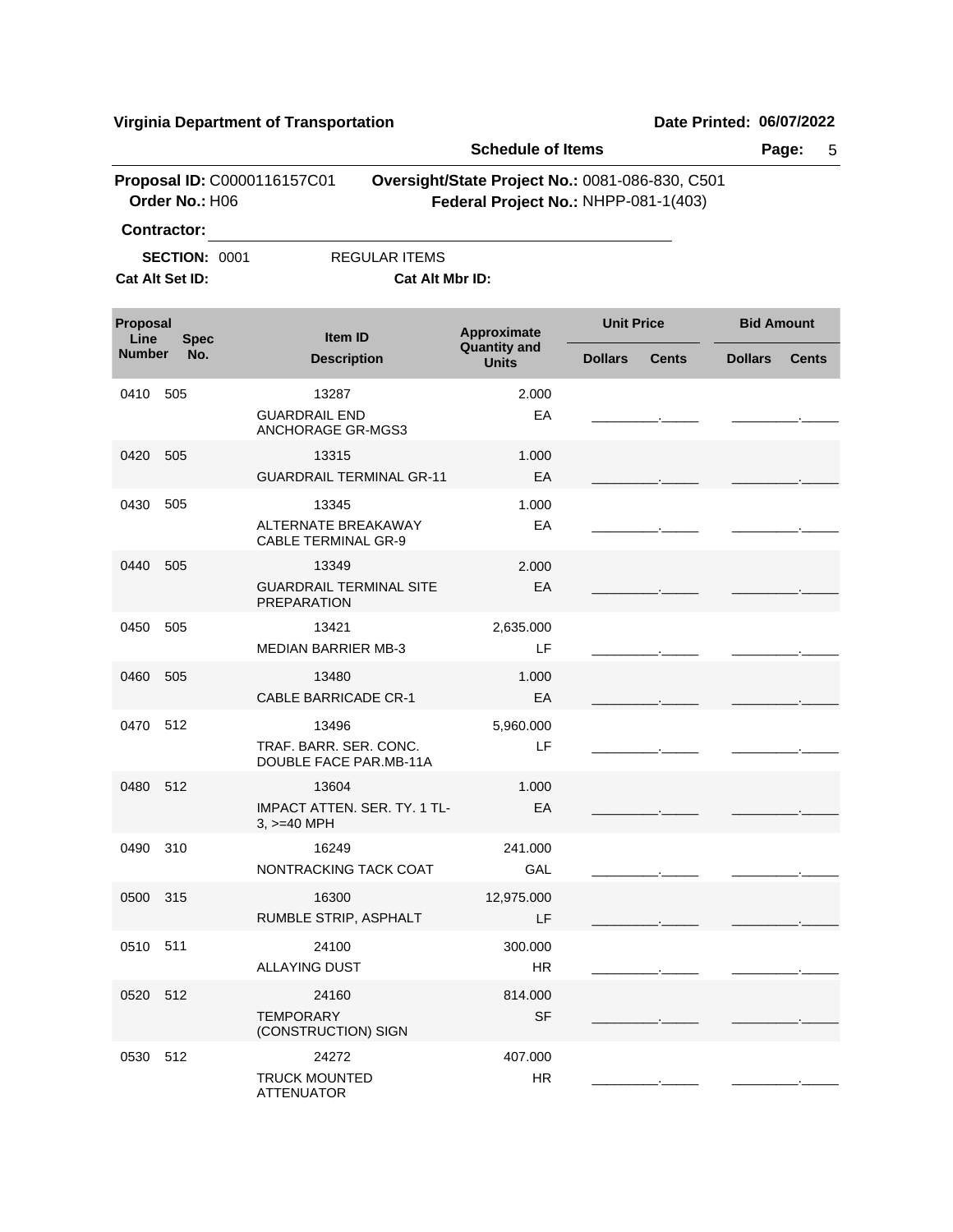|                                 |                      |                                                        | <b>Schedule of Items</b>            |                                                                                         |                                |  |
|---------------------------------|----------------------|--------------------------------------------------------|-------------------------------------|-----------------------------------------------------------------------------------------|--------------------------------|--|
|                                 | Order No.: H06       | Proposal ID: C0000116157C01                            |                                     | Oversight/State Project No.: 0081-086-830, C501<br>Federal Project No.: NHPP-081-1(403) |                                |  |
|                                 | <b>Contractor:</b>   |                                                        |                                     |                                                                                         |                                |  |
|                                 | <b>SECTION: 0001</b> | <b>REGULAR ITEMS</b>                                   |                                     |                                                                                         |                                |  |
|                                 | Cat Alt Set ID:      | Cat Alt Mbr ID:                                        |                                     |                                                                                         |                                |  |
| Proposal<br>Line<br><b>Spec</b> |                      | Item ID                                                | Approximate                         | <b>Unit Price</b>                                                                       | <b>Bid Amount</b>              |  |
| <b>Number</b>                   | No.                  | <b>Description</b>                                     | <b>Quantity and</b><br><b>Units</b> | <b>Dollars</b><br><b>Cents</b>                                                          | <b>Dollars</b><br><b>Cents</b> |  |
| 0540                            | 512                  | 24278<br><b>GROUP 2 CHANNELIZING</b><br><b>DEVICES</b> | 9,850.000<br><b>DAY</b>             |                                                                                         |                                |  |
| 0550                            | 512                  | 24279<br>PORTABLE CHANGEABLE<br><b>MESSAGE SIGN</b>    | 1,000.000<br><b>HR</b>              |                                                                                         |                                |  |
| 0560                            | 512                  | 24281<br>ELECTRONIC ARROW BOARD                        | 407.000<br>HR.                      |                                                                                         |                                |  |
| 0570                            | 512                  | 24288<br><b>WARNING LIGHT TY. B</b>                    | 740.000<br><b>DAY</b>               |                                                                                         |                                |  |
| 0580                            | 508                  | 24430<br>DEMOLITION OF PAVEMENT<br><b>FLEXIBLE</b>     | 6,760.000<br>SY                     |                                                                                         |                                |  |
| 0590                            | 505                  | 24600<br><b>REMOVE EXISTING</b><br><b>GUARDRAIL</b>    | 3,800.000<br>LF                     |                                                                                         |                                |  |
| 0600                            | 514                  | 25505<br>FIELD OFFICE TY.I                             | 18,000<br><b>MO</b>                 |                                                                                         |                                |  |
| 0610                            | ATTD                 | 25565<br>PROGRESS SCHEDULE<br><b>BASELINE</b>          | <b>LUMP SUM</b>                     | <b>LUMP SUM</b>                                                                         |                                |  |
|                                 | 0620 ATTD            | 25567<br>PROGRESS SCHEDULE<br><b>UPDATES</b>           | 17.000<br>EA                        |                                                                                         |                                |  |
| 0630 414                        |                      | 26127<br>DRY RIPRAP CL.I 26"                           | 463.000<br><b>TON</b>               |                                                                                         |                                |  |
| 0640                            | 602                  | 27023<br><b>TOPSOIL CLASS B</b>                        | 2,575.000<br><b>CY</b>              |                                                                                         |                                |  |
| 0650                            | 603                  | 27101<br><b>TEMPORARY SEED</b>                         | 40.000<br>LB                        |                                                                                         |                                |  |
| 0660                            | 603                  | 27102<br>REGULAR SEED                                  | 956.000<br>LB                       |                                                                                         |                                |  |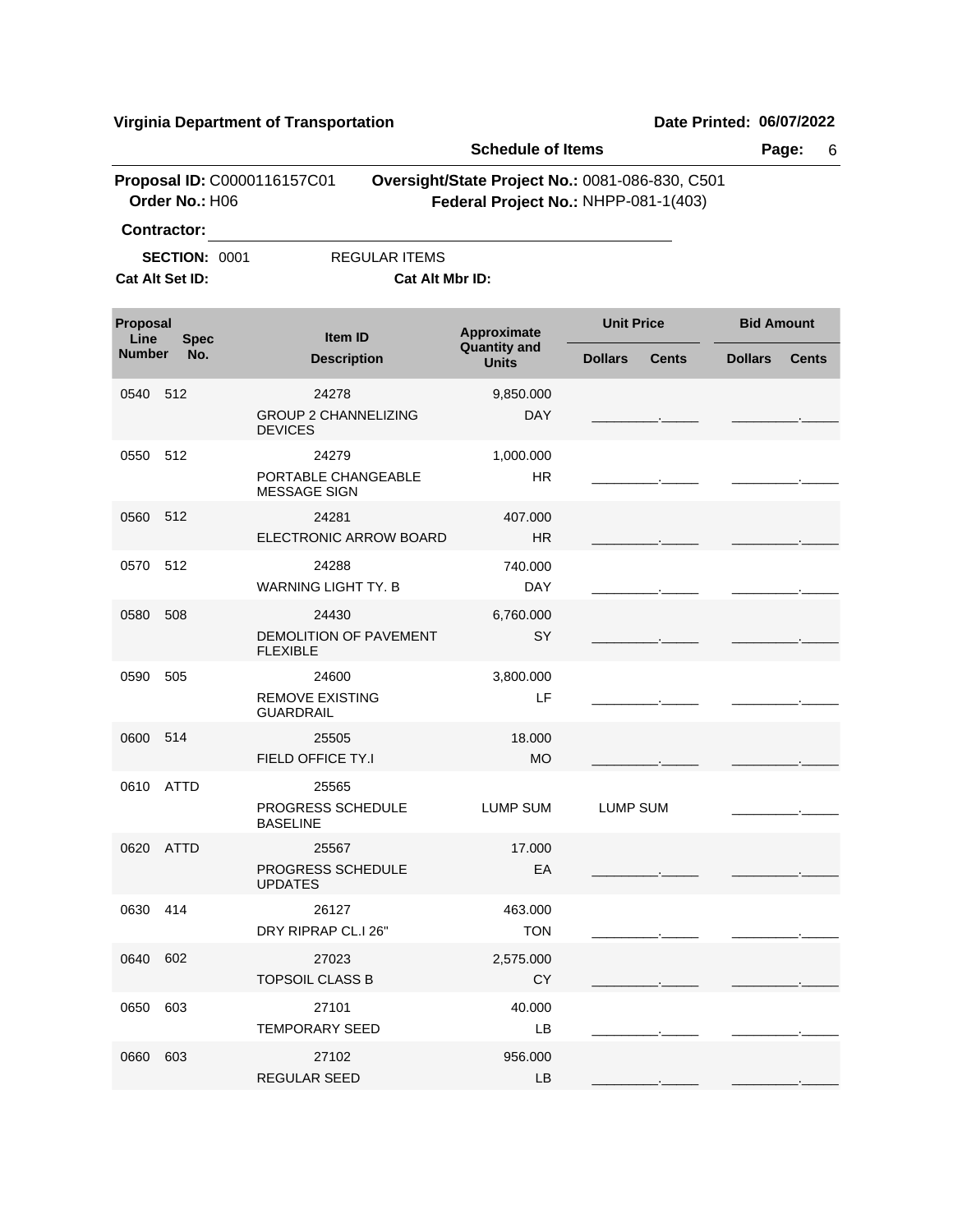|                                 |                                                        |                                                             | <b>Schedule of Items</b>                                                                |                   |       |                   | Page:<br>7   |  |  |
|---------------------------------|--------------------------------------------------------|-------------------------------------------------------------|-----------------------------------------------------------------------------------------|-------------------|-------|-------------------|--------------|--|--|
|                                 | Proposal ID: C0000116157C01<br>Order No.: H06          |                                                             | Oversight/State Project No.: 0081-086-830, C501<br>Federal Project No.: NHPP-081-1(403) |                   |       |                   |              |  |  |
|                                 | Contractor:<br><b>SECTION: 0001</b><br>Cat Alt Set ID: | <b>REGULAR ITEMS</b><br>Cat Alt Mbr ID:                     |                                                                                         |                   |       |                   |              |  |  |
| Proposal<br>Line<br><b>Spec</b> |                                                        | <b>Item ID</b>                                              | Approximate                                                                             | <b>Unit Price</b> |       | <b>Bid Amount</b> |              |  |  |
| <b>Number</b>                   | No.                                                    | <b>Description</b>                                          | <b>Quantity and</b><br><b>Units</b>                                                     | <b>Dollars</b>    | Cents | <b>Dollars</b>    | <b>Cents</b> |  |  |
| 0670                            | 603                                                    | 27103<br>OVERSEEDING                                        | 745.000<br>LB                                                                           |                   |       |                   |              |  |  |
| 0680                            | 603                                                    | 27104<br><b>LEGUME SEED</b>                                 | 33.000<br>LB                                                                            |                   |       |                   |              |  |  |
| 0690                            | 603                                                    | 27105<br>LEGUME OVERSEEDING                                 | 27.000<br>LB                                                                            |                   |       |                   |              |  |  |
| 0700                            | 603                                                    | 27110<br><b>HYDRAULIC EROSION</b><br>CONTROL PRODUCT TYPE 1 | 15,549.000<br>SY                                                                        |                   |       |                   |              |  |  |
| 0710                            | 603                                                    | 27112<br><b>HYDRAULIC EROSION</b><br>CONTROL PRODUCT TYPE 3 | 2,571.000<br>SY                                                                         |                   |       |                   |              |  |  |
| 0720                            | 603                                                    | 27113<br><b>HYDRAULIC EROSION</b><br>CONTROL PRODUCT TYPE 4 | 9,801.000<br>SY                                                                         |                   |       |                   |              |  |  |
| 0730                            | 603                                                    | 27230<br>FERTILIZER NITROGEN - N                            | 351.000<br>LB                                                                           |                   |       |                   |              |  |  |
| 0740                            | 603                                                    | 27231<br>FERTILIZER PHOSPHOROUS<br>$- P$                    | 225.000<br>LB                                                                           |                   |       |                   |              |  |  |
| 0750 603                        |                                                        | 27232<br>FERTILIZER POTASSIUM - K                           | 225.000<br>LB                                                                           |                   |       |                   |              |  |  |
| 0760 603                        |                                                        | 27250<br>LIME                                               | 16.700<br><b>TON</b>                                                                    |                   |       |                   |              |  |  |
| 0770                            | 606                                                    | 27318<br>ROLLED EROSION CTRL<br>PRODUCT EC-2 TYPE 1         | 2,558.000<br>SY                                                                         |                   |       |                   |              |  |  |
| 0780                            | 303                                                    | 27345<br><b>TEMPORARY DIVERSION</b><br><b>DIKE</b>          | 3,890.000<br>LF                                                                         |                   |       |                   |              |  |  |
| 0790                            | 303                                                    | 27410<br>CHECK DAM, ROCK TY. I                              | 6.000<br>EA                                                                             |                   |       |                   |              |  |  |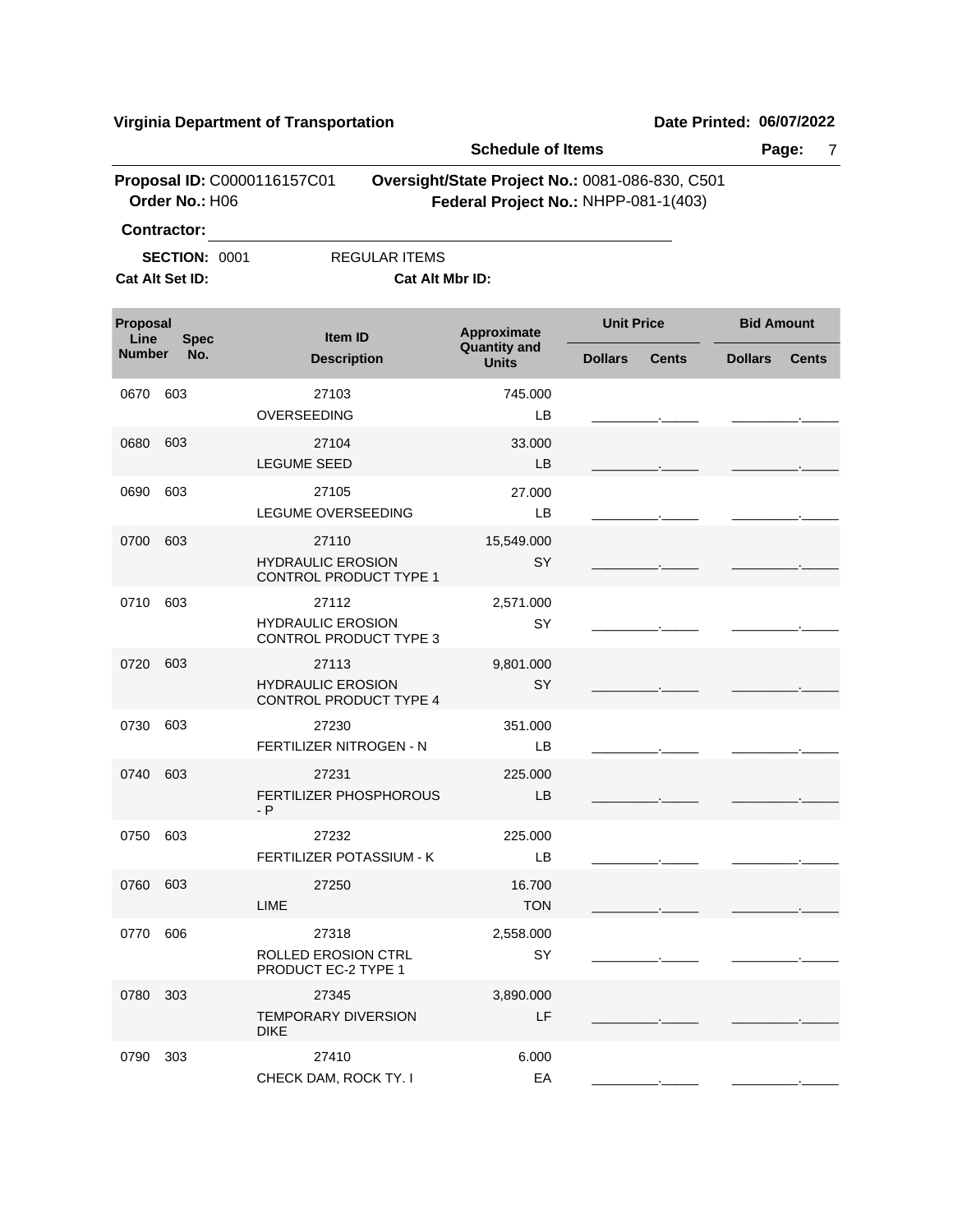EXCAVATION

|                                               |                      |                                                                                                      | <b>Schedule of Items</b> |                                                                                         |                   |       | Page:<br>8        |              |  |
|-----------------------------------------------|----------------------|------------------------------------------------------------------------------------------------------|--------------------------|-----------------------------------------------------------------------------------------|-------------------|-------|-------------------|--------------|--|
| Proposal ID: C0000116157C01<br>Order No.: H06 |                      |                                                                                                      |                          | Oversight/State Project No.: 0081-086-830, C501<br>Federal Project No.: NHPP-081-1(403) |                   |       |                   |              |  |
|                                               | <b>Contractor:</b>   |                                                                                                      |                          |                                                                                         |                   |       |                   |              |  |
|                                               | <b>SECTION: 0001</b> |                                                                                                      | <b>REGULAR ITEMS</b>     |                                                                                         |                   |       |                   |              |  |
|                                               | Cat Alt Set ID:      |                                                                                                      | Cat Alt Mbr ID:          |                                                                                         |                   |       |                   |              |  |
| Proposal<br>Line<br><b>Spec</b>               |                      | Item ID                                                                                              |                          | <b>Approximate</b><br><b>Quantity and</b>                                               | <b>Unit Price</b> |       | <b>Bid Amount</b> |              |  |
| <b>Number</b>                                 | No.                  | <b>Description</b>                                                                                   |                          | <b>Units</b>                                                                            | <b>Dollars</b>    | Cents |                   | <b>Cents</b> |  |
| 0800                                          | 303                  | 27415<br>CHECK DAM ROCK TY. II                                                                       |                          | 115.000<br>EA                                                                           |                   |       |                   |              |  |
| 0810                                          | 303                  | 27418                                                                                                |                          | 62.000                                                                                  |                   |       |                   |              |  |
|                                               |                      | <b>CHECK DAM SEDIMENT</b><br><b>RETENTION ROLL 20"</b>                                               |                          | EA                                                                                      |                   |       |                   |              |  |
| 0820                                          | 303                  | 27430                                                                                                |                          | 2,832.000                                                                               |                   |       |                   |              |  |
|                                               |                      | <b>SILTATION CONTROL</b><br><b>EXCAVATION</b>                                                        |                          | <b>CY</b>                                                                               |                   |       |                   |              |  |
| 0830                                          | 303                  | 27451                                                                                                |                          | 10.000                                                                                  |                   |       |                   |              |  |
|                                               |                      | <b>INLET PROTECTION TYPE A</b>                                                                       |                          | EA                                                                                      |                   |       |                   |              |  |
| 0840                                          | 303                  | 27461<br><b>INLET PROTECTION TYPE B</b>                                                              |                          | 6.000<br>EA                                                                             |                   |       |                   |              |  |
| 0850                                          | 303                  | 27504<br>TEMP. SILT FENCE TYPE B                                                                     |                          | 3,290.000<br>LF                                                                         |                   |       |                   |              |  |
|                                               |                      |                                                                                                      |                          |                                                                                         |                   |       |                   |              |  |
| 0860                                          | 303                  | 27505<br>TEMP. SILT FENCE TYPE A                                                                     |                          | 10,680.000<br>LF                                                                        |                   |       |                   |              |  |
| 0870                                          | 303                  | 27545                                                                                                |                          | 5,057.000                                                                               |                   |       |                   |              |  |
|                                               |                      | <b>STORM WATER</b><br><b>MANAGEMENT BASIN</b><br><b>EXCAVATION</b>                                   |                          | CY                                                                                      |                   |       |                   |              |  |
| 0880                                          | 302                  | 27550                                                                                                |                          | 8.250                                                                                   |                   |       |                   |              |  |
|                                               |                      | <b>STORM WATER</b><br>MANAGEMENT DRAINAGE<br>STR. SWM-1                                              |                          | LF                                                                                      |                   |       |                   |              |  |
| 0890                                          | 303                  | 27553                                                                                                |                          |                                                                                         |                   |       |                   |              |  |
|                                               |                      | PERMANENT SWM FACILITY<br>AS-BUILT DOCUMENTATION<br>PERMANENT SWM FACILITY<br>AS-BUILT DOCUMENTATION |                          | LUMP SUM                                                                                | <b>LUMP SUM</b>   |       |                   |              |  |
| 0900                                          | 302                  | 27574<br>TEMP. SEDIMENT RISER PIPE                                                                   |                          | 10.500<br>LF                                                                            |                   |       |                   |              |  |
|                                               |                      | 48"                                                                                                  |                          |                                                                                         |                   |       |                   |              |  |
| 0910                                          | 303                  | 27580<br>TEMP. SEDIMENT BASIN                                                                        |                          | 3,315.000<br>CY                                                                         |                   |       |                   |              |  |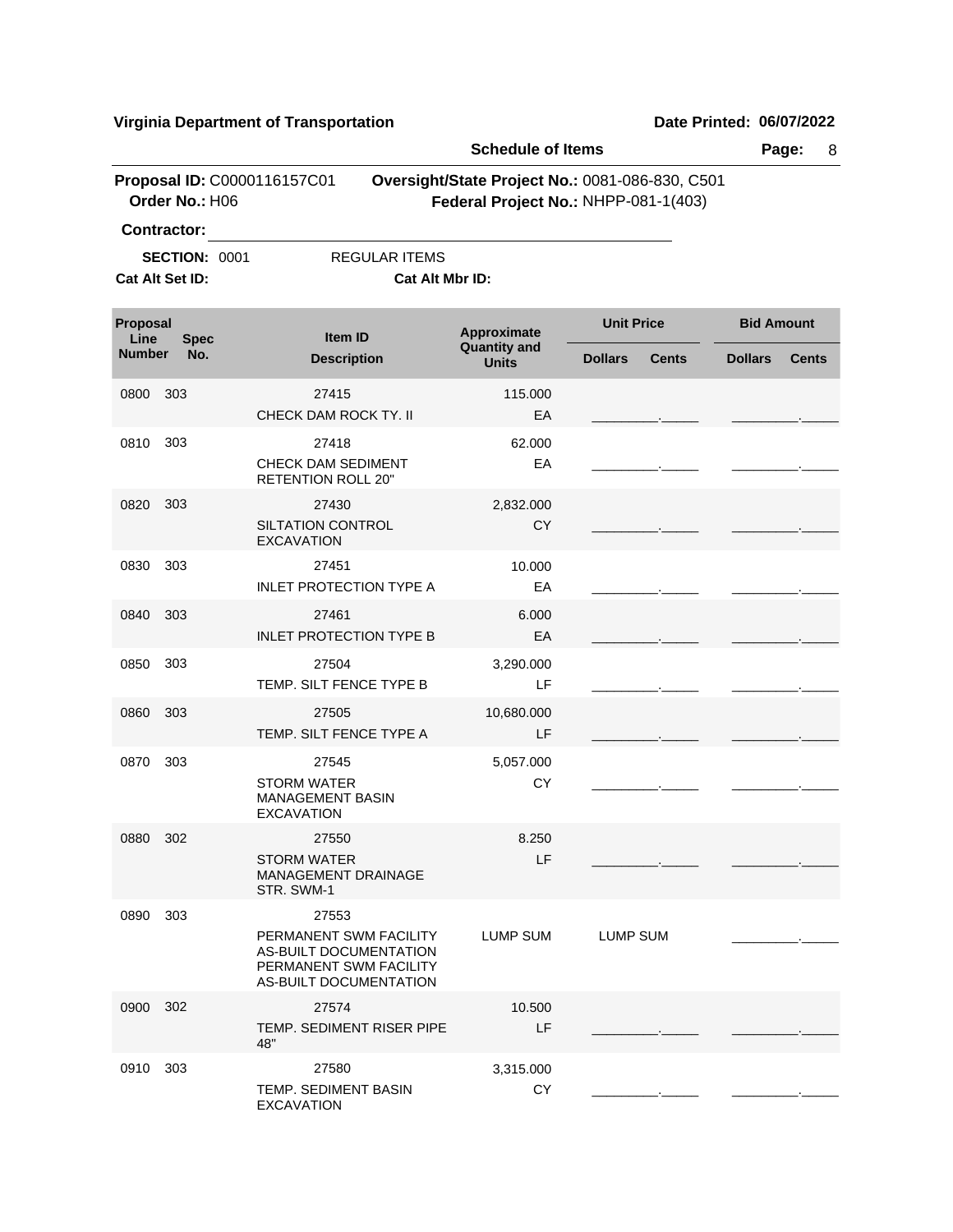**Schedule of Items Page:** 9 **Proposal ID: C0000116157C01 Oversight/State Project No.: 0081-086-830, C501 Order No.:** H06 **Federal Project No.:** NHPP-081-1(403) **Contractor: SECTION: 0001 REGULAR ITEMS Cat Alt Set ID: Cat Alt Mbr ID: Approximate Unit Price Bid Amount**<br>Quantity and **All Contract Contract Contract Contract Contract Contract Contract Contract Contract Contract Contract Contract Contract Contract Contract Contract Contract Contract Cont Quantity and Description Units Item ID Proposal Line**<br>**Number Number Dollars Cents Dollars Cents Spec No.** 0920 50108 701 SIGN PANEL SERVICES AND SERVICES 244.000 \_\_\_\_\_\_\_\_\_.\_\_\_\_\_ \_\_\_\_\_\_\_\_\_.\_\_\_\_\_ 0930 50300 700 REMOVE EXISTING 1 POST SIGN STRUCTURE EA 12.000 \_\_\_\_\_\_\_\_\_.\_\_\_\_\_ \_\_\_\_\_\_\_\_\_.\_\_\_\_\_ 0940 50430 700 SIGN POST STP-1, 2", 14 GAUGE LF 71.000 \_\_\_\_\_\_\_\_\_.\_\_\_\_\_ \_\_\_\_\_\_\_\_\_.\_\_\_\_\_ 0950 50432 700 SIGN POST STP-1, 2 3/16", 10 GAUGE LF 30.000 \_\_\_\_\_\_\_\_\_.\_\_\_\_\_ \_\_\_\_\_\_\_\_\_.\_\_\_\_\_ 0960 50434 700 SIGN POST STP-1, 2 1/2", 10 GAUGE LF 82.000 \_\_\_\_\_\_\_\_\_.\_\_\_\_\_ \_\_\_\_\_\_\_\_\_.\_\_\_\_\_ 0970 50436 700 SIGN POST STP-1, 2 1/2", 12 GAUGE LF 62.000 \_\_\_\_\_\_\_\_\_.\_\_\_\_\_ \_\_\_\_\_\_\_\_\_.\_\_\_\_\_ 0980 50485 700 CONCRETE SIGN FOUNDATION STP-1, TYPE A EA 15.000 \_\_\_\_\_\_\_\_\_.\_\_\_\_\_ \_\_\_\_\_\_\_\_\_.\_\_\_\_\_ 0990 50486 700 CONCRETE SIGN FOUNDATION STP-1, TYPE B EA 7.000 \_\_\_\_\_\_\_\_\_.\_\_\_\_\_ \_\_\_\_\_\_\_\_\_.\_\_\_\_\_ 1000 50864 ATTD REMOVE-DISPOSE SIGN STRUCT. TY. VI A EA 1.000 \_\_\_\_\_\_\_\_\_.\_\_\_\_\_ \_\_\_\_\_\_\_\_\_.\_\_\_\_\_ 1010 54076 704 TYPE B CLASS VI PVMT LINE MRKG 6" LF 18,870.000 \_\_\_\_\_\_\_\_\_.\_\_\_\_\_ \_\_\_\_\_\_\_\_\_.\_\_\_\_\_ 1020 54105 512 ERADICATE EXIST. LINEAR PVMT MARKING LF 20,000.000 \_\_\_\_\_\_\_\_\_.\_\_\_\_\_ \_\_\_\_\_\_\_\_\_.\_\_\_\_\_ 1030 54210 510REMOVE EXIST. RAISED PAVEMENT MARKER EA 76.000 \_\_\_\_\_\_\_\_\_.\_\_\_\_\_ \_\_\_\_\_\_\_\_\_.\_\_\_\_\_